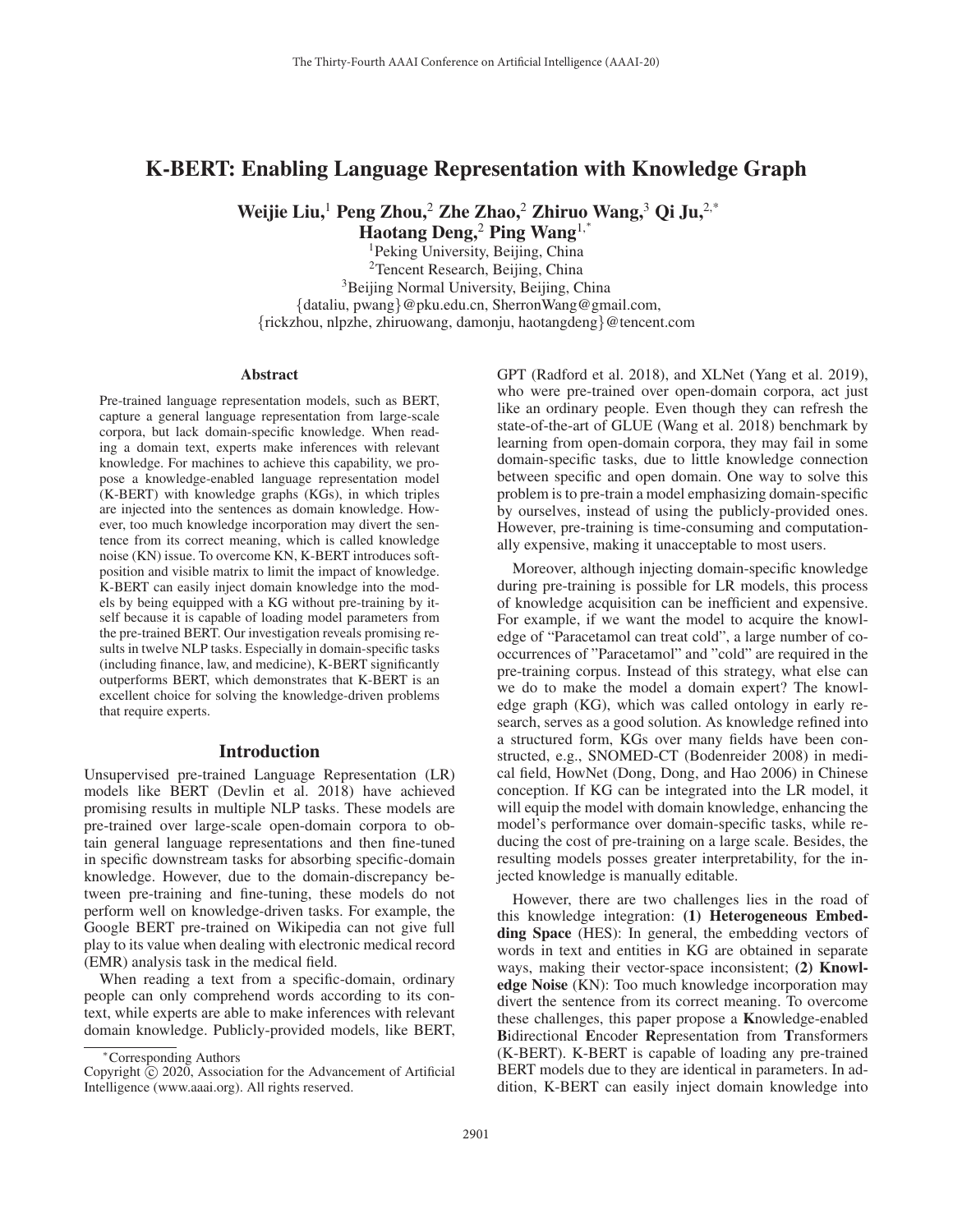the models by equipped with a KG without pre-training. This characteristic of K-BERT is very convenient for users with limited computing resources. Experimental results on twelve Chinese NLP tasks demonstrate that the K-BERT gains superior performances on domain-specific tasks. The main contributions of this paper can be summarized as follows:

- This paper proposes a knowledge-enabled LR model, namely K-BERT, which is compatible with BERT and can incorporate domain knowledge without HES and KN issues;
- With the delicate injection of KG, K-BERT significantly outperforms BERT not only on domain-specific tasks, but also plenty of those in the open-domain;
- The codes of K-BERT and our self-developed knowledge graphs are publicly available at https://github.com/autoliuweijie/K-BERT.

# Related Work

Since Google Inc. launched BERT in 2018, many endeavors have been made for further optimization, basically focusing on the pre-training process and the encoder.

In optimizing pre-training process, Baidu-ERNIE (Sun et al. 2019) and BERT-WWM (Cui et al. 2019) adopt wholeword masking rather than single character masking for pretraining BERT in Chinese corpora. SpanBERT (Joshi et al. 2019) extended BERT by masking contiguous random spans and proposed a span boundary objective. RoBERTa (Liu et al. 2019) optimized the pre-training of BERT in three ways, i.e., deleting the target of the next sentence prediction, dynamically changing the masking strategy and using more and longer sentences for training. In optimizing the encoder of BERT, XLNet (Yang et al. 2019) replaced the Transformer in BERT with Transformer-XL (Dai et al. 2019) to improve its ability to process long sentences. THU-ERNIE (Zhang et al. 2019) modified the encoder of BERT to an aggregator for the mutual integration of word and entities.

While the pre-trained LR model is an emerging direction, there is little work on its fusion with KG. THU-ERNIE (Zhang et al. 2019) is a pioneer in this direction by fusing entity information, but the relations between entities are ignored by it. COMET (Bosselut et al. 2019) employed the triples in KG as corpus to train GPT (Radford et al. 2018) for common sense learning, which is very inefficient.

Before the emergence of pre-trained LR models, there were several studies that combined KG with word vectors. Wang et al. (2014) proposed a novel method of jointly embedding entities and words into the same continuous vector space basing on the idea of word2vec (Mikolov et al. 2013). Toutanova et al. (2015) proposed a model that captures the compositional structure of textual relations, and optimize entity, knowledge base, and textual relation representations in a joint manner. Han, Liu, and Sun (2016) applied a convolutional neural network and a KG completion task to learn the representation of text and knowledge jointly. Cao et al. (2018) carried out cross-lingual representation learning for words and entities via attentive distant supervision.

**Input sentence:** Tim Cook is currently visiting Beijing now



Figure 1: The model structure of K-BERT: Compared to other RL models, the K-BERT is equipped with an editable KG, which can be adapted to its application domain. For example, for electronic medical record analysis, we can use a medical KG to grant the K-BERT with medical knowledge.

The major weakness of these methods is that they are still based on the idea of "word2vec + transE" (Bordes et al. 2013), rather than the pre-trained LR model. Although they use the method of joint representation to make the vector space of entities and words closer, there are still HES problems. What's more, for KGs with millions of entities, this idea makes the entity table very large, making it unusable because it exceeds the GPU's memory size.

# Methodology

In this section, we detail the implementation of K-BERT and its overall framework is presented in Figure 1.

### Notation

We denote a sentence  $s = [w_0, w_1, w_2, ..., w_n]$  as a sequence of tokens, where  $n$  is the length of this sentence. In this paper, English tokens are taken at the word-level, while Chinese tokens are at character-level. Each token  $w_i$  is included in the vocabulary  $\mathbb{V}, w_i \in \mathbb{V}$ . KG, denoted as  $\mathbb{K}$ , is a collection of triples  $\varepsilon = (w_i, r_j, w_k)$ , where  $w_i$  and  $w_k$  are the name of entities, and  $r_j \in V$  is the relation between them. All the triples are in KG.

### Model architecture

As shown in Figure 1, the model architecture of K-BERT consists of four modules, i.e., knowledge layer, embedding layer, seeing layer and mask-transformer. For an input sentence, the knowledge layer first injects relevant triples into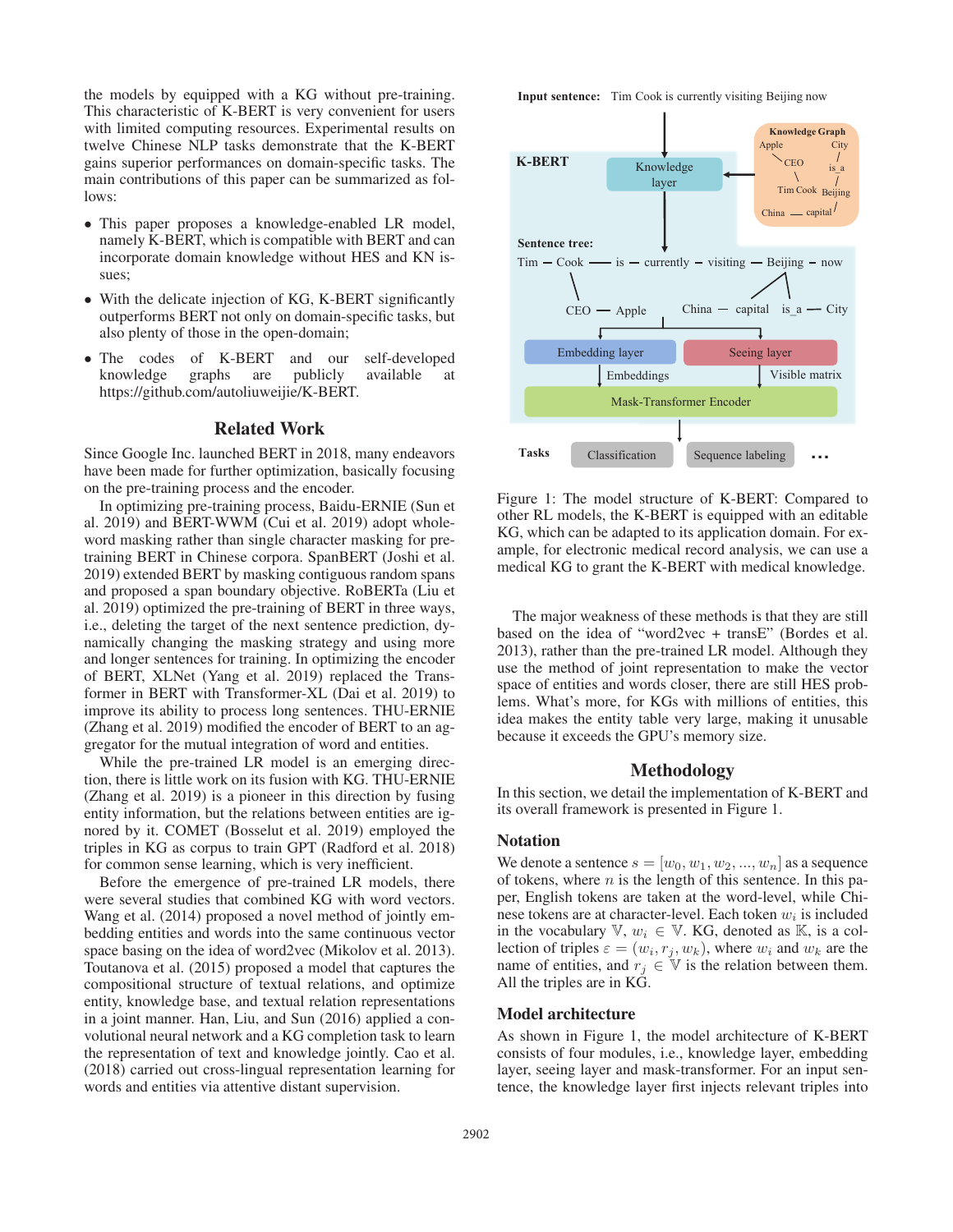

Figure 2: The process of converting a sentence tree into an embedding representation and a visible matrix. In the sentence tree, the red number is the soft-position index, and the gray is the hard-position index. (1) For token embedding, the tokens in the sentence tree are flattened into a sequence of token embedding by their hard-position index; (2) The soft-position index is used as position embedding along with the token embedding; (3) In segment embedding, all the tokens in the fist sentence are tagged as "A"; (4) In the visible matrix, red means visible, and white means invisible. For example, the cell at row 4, column 9 is white means that the "Apple(4)" cannot see "China(9)".

it from a KG, transforming the original sentence into a knowledge-rich sentence tree. The sentence tree is then simultaneously fed into the embedding layer and the seeing layer and then converted to a token-level embedding representation and a visible matrix. The visible matrix is used to control the visible area of each token, preventing changing the meaning of the original sentence due to too much knowledge injected.

# Knowledge layer

The knowledge layer (KL) is used for sentence knowledge injection and sentence tree conversion. Specifically, given an input sentence  $s = [w_0, w_1, w_2, ..., w_n]$ and a KG  $\mathbb{K}$ , KL outputs a sentence tree  $t =$  $[w_0, w_1, ..., w_i[(r_{i0}, w_{i0}), ..., (r_{ik}, w_{ik})], ..., w_n].$  This process can be divided into two steps: knowledge query (K-Query) and knowledge injection (K-Inject).

In K-Query, all the entity names involved in the sentence s are selected to query their corresponding triples from K. K-Query can be formulated as (1),

$$
E = K\text{-}Query(s, \mathbb{K}),\tag{1}
$$

where  $E = [(w_i, r_{i0}, w_{i0}), ..., (w_i, r_{ik}, w_{ik})]$  is a collection of the corresponding triples.

Next, K-Inject injects the queried  $E$  into the sentence  $s$  by stitching the triples in  $E$  to their corresponding position, and generates a sentence tree  $t$ . The structure of  $t$  is illustrated in Figure 3.

In this paper, a sentence tree can have multiple branches, but its depth is fixed to 1, which means that the entity names



Figure 3: Structure of the sentence tree.

in triples will not derive branches iteratively. K-Inject can be formulated as (2),

$$
t = K\_Inject(s, E). \tag{2}
$$

# Embedding layer

The function of the Embedding Layer (EL) is to convert the sentence tree into an embedding representation that can be fed into the Mask-Transformer. Similar to BERT, the embedding representation of K-BERT is the sum of three parts: token embedding, position embedding, and segment embedding, but differs in that the input of the K-BERT's embedding layer is a sentence tree, rather than a token sequence. Therefore, how to transform a sentence tree into a sequence while retaining its structural information is the key to K-BERT.

Token embedding In this work, the token embedding is consistent with BERT, and the vocabulary provided by Google BERT is adopted in this paper. Each token in the sentence tree is converted to an embedding vector of dimension  $H$  via a trainable lookup table. In addition, K-BERT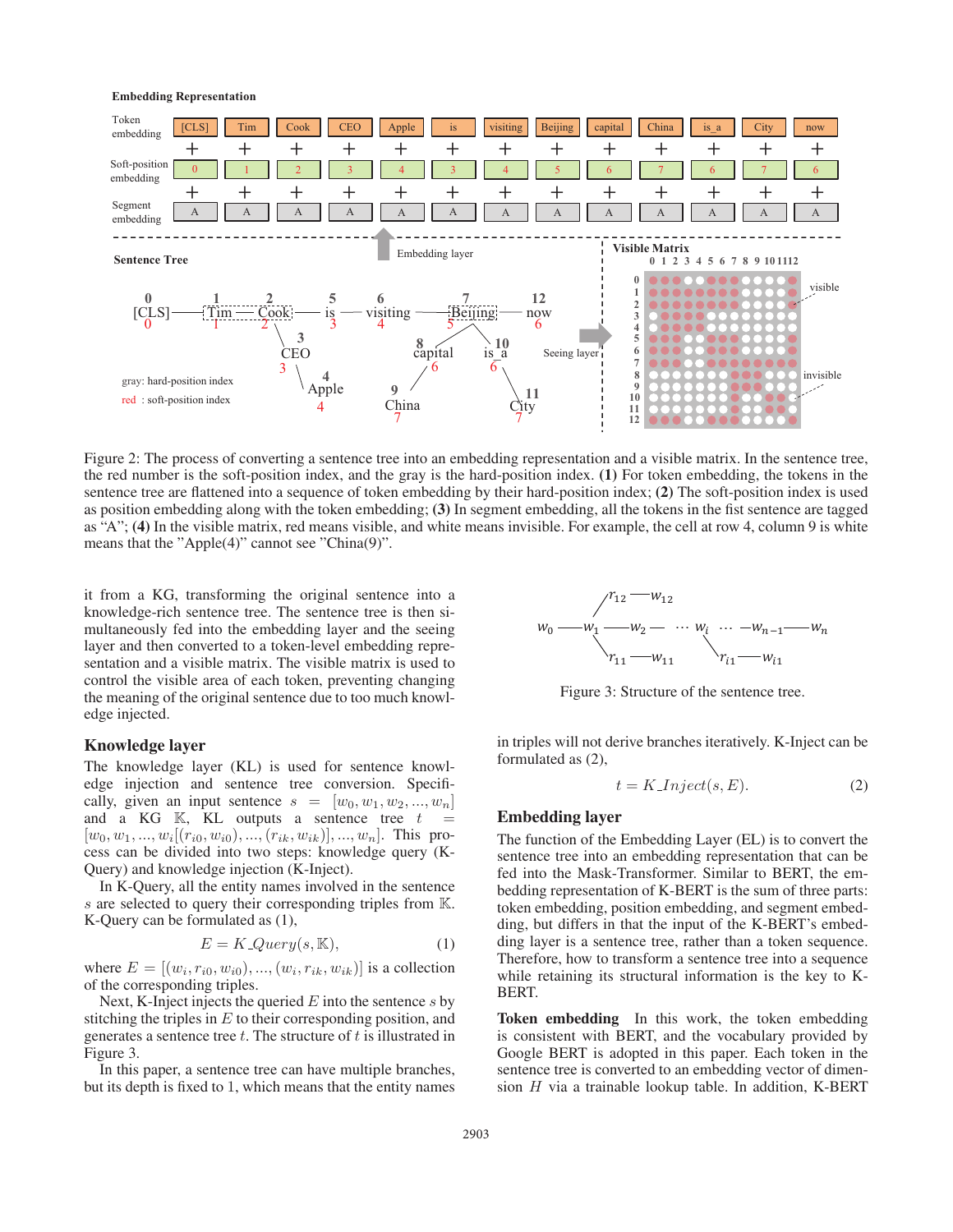also uses [CLS] as a classification tag and uses [MASK] to mask tokens. The difference between the token embeddings of K-BERT and BERT is that the tokens in the sentence tree require re-arrangement before the embedding operation. In our re-arrange strategy, tokens in the branch are inserted after the corresponding node, while subsequent tokens are moved backwards. As the example illustrated in Figure 2, the sentence tree is rearranged as "Tim Cook CEO Apple is visiting Beijing capital China is a City now". Although this procedure is simple, but it makes the sentence unreadable and lost correct structural information. Fortunately, it can be solved by the soft-position and visible matrix.

Soft-position embedding For BERT, if there is no position embedding, it will be equivalent to a bag-of-word model, resulting in a lack of structural information (i.e., the order of tokens). All the structural information of the BERT's input sentence is contained in the position embedding, which allows us to add the missing structural information back to the unreadable rearranged sentence. Taking the sentence tree in Figure 2 as an example, after rearranging, [CEO] and [Apple] are inserted between [Cook] and [is], but the subject of [is] should be  $[Cook]$  instead of [*Apple*]. To solve this problem, we only need to set the position number of  $[is]$  to 3 instead of 5. So when calculating the self-attention score in the transformer encoder, [is] is at the next position of [Cook] by the equivalent. However, another problem arises: the position numbers of  $[is]$  and  $[CEO]$  are both 3, which makes them close in position when calculating self-attention, but in fact, there is no connection between them. The solution to this problem is Mask-Self-Attention, which will be covered in the next subsection.

Segment embedding Like BERT, K-BERT also uses segmentation embedding to identify different sentences when multiple sentences are included. For example, when two sentences  $[w_{00}, w_{01}, ..., w_{0n}]$  and  $[w_{10}, w_{11}, ..., w_{1m}]$ are inputed, they are combined into one sentence  $[[CLS], w_{00}, w_{01}, ..., w_{0n}, [SEP], w_{10}, w_{11}, ..., w_{1m}]$  with  $[SEP]$ . For the combined sentence, it is marked with a sequence of segment tags,  $[A, A, A, A, ..., A, B, B, ..., B].$ 

# Seeing layer

Seeing layer is the biggest difference between K-BERT and BERT, and also what makes this method so effective. The input to K-BERT is a sentence tree, where the branch is the knowledge gained from KG. However, the risk raised with knowledge is that it can lead to changes in the meaning of the original sentence, i.e., KN issue. For example, in the sentence tree in Figure 2, [China] only modifies [Beijing] and has nothing to do with [*Apple*]. Therefore, the representation of [Apple] should not be affected by [China]. On the other hand, the [CLS] tag used for classification should not bypass the  $[Cook]$  to get the information of  $[Apple]$ , as this would bring the risk of semantic changes. To prevent this from happening, K-BERT's use a visible matrix  $M$  to limit the visible area of each token so that  $[Apple]$  and  $[China]$ ,  $[CLS]$  and  $[Apple]$  are not visible to each other. The visible



Figure 4: Illustration of the Mask-Transformer, which is a stack of multiple mask-self-attention blocks.

matrix  $M$  is defined as (3),

$$
M_{ij} = \begin{cases} 0 & w_i \ominus w_j \\ -\infty & w_i \oslash w_j \end{cases}
$$
 (3)

where,  $w_i \oplus w_j$  indicates that  $w_i$  and  $w_j$  are in the same branch, while  $w_i \oslash w_j$  are not. i and j are the hard-position index.

# Mask-Transformer

To some degree, the visible matrix  $M$  contains the structural information of the sentence tree. The Transformer (Vaswani et al. 2017) encoder in BERT cannot receive M as an input, so we need to modify it to Mask-Transformer, which can limit the self-attention region according to M. Mask-Transformer is a stack of multiple mask-self-attention blocks. As BERT, we denote the number of layers (i.e., mask-self-attention blocks) as  $L$ , the hidden size as  $H$ , and the number of mask-self-attention heads as A.

Mask-Self-Attention: To prevent false semantic changes by taking advantage of the sentence structure information in M, we propose a mask-self-attention, which is an extension of self-attention. Formally, the mask-self-attention is (4).

$$
Q^{i+1}, K^{i+1}, V^{i+1} = h^i W_q, h^i W_k, h^i W_v,
$$
 (4)

$$
S^{i+1} = softmax(\frac{Q^{i+1}K^{i+1} + M}{\sqrt{d_k}}),
$$
 (5)

$$
h^{i+1} = S^{i+1} V^{i+1}, \tag{6}
$$

where  $W_q$ ,  $W_k$  and  $W_v$  are trainable model parameters.  $h^i$ is the hidden state of the *i*-th mask-self-attention blocks.  $d_k$ is the scaling factor<sup>1</sup>. M is the visible matrix calculated by the seeing layer. Intuitively, if  $w_k$  is invisible to  $w_j$ , the  $M_{jk}$ will mask the attention score  $S_{jk}^{i+1}$  to 0, which means  $w_k$ make no contribution to the hidden state of  $w_i$ .

As the example illustrated in Figure 4,  $h^{i}_{[Apple]}$  has no effect on  $h_{[CLS]}^{i+1}$ , because [*Apple*] is invisible to [*CLS*]. However,  $h_{[CLS]}^{i+1}$  can obtain the information of  $h_{[Apple]}^{i-1}$  indirectly

<sup>&</sup>lt;sup>1</sup>In (Vaswani et al. 2017), the author scale the dot products by  $\frac{1}{\sqrt{d_k}}$  to counteract the effect of the dot products grow large in magnitude.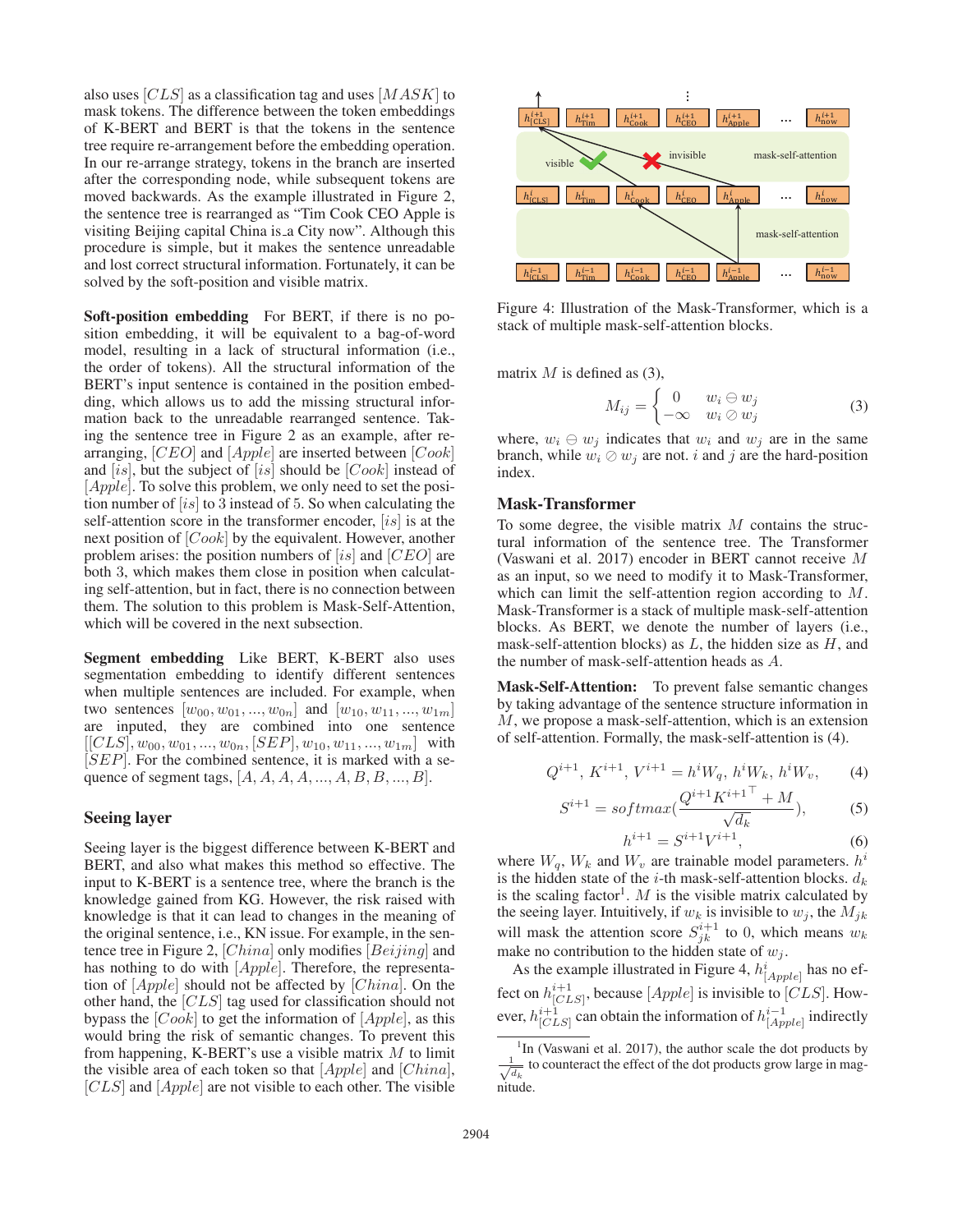through  $h_{[Cook]}^{i+1}$ , because  $[Apple]$  is visible to  $[Cook]$  and  $[Cook]$  is visible to  $[CLS]$ . The advantage of this process is that  $[Apple]$  enriches the representation of  $[Cook]$ , but does not directly affect the meaning of the original sentence.

# **Experiments**

In this section, we present the details of the K-BERT finetuning results on twelve Chinese NLP tasks, among which eight are open-domain, and four are specific-domain.

# Pre-training corpora

In this paper, we adopt two Chinese corpora for pre-training, i.e., Wiki $Zh^2$  and Webtext $Zh^3$ .

- WikiZh WikiZh refers to the Chinese Wikipedia corpus, which is used to train Chinese BERT in (Devlin et al. 2018). WikiZh contains a total of 1 million well-formed Chinese entries with 12 million sentences and size of 1.2G.
- WebtextZh WebtextZh is a large-scale, high-quality Chinese question and answer (Q&A) corpus with 4.1 million entries and a size of 3.7G. Each entry in WebtextZh belongs to a topic, with a total of 28,000 topics.

# Knowledge graph

We employ three Chinese KGs, CN-DBpedia<sup>4</sup>, HowNet<sup>5</sup> and MedicalKG.

- CN-DBpedia CN-DBpedia (Xu et al. 2017) is a largescale open-domain encyclopedic KG developed by the Knowledge Work Laboratory of Fudan University, covering tens of millions of entities and hundreds of millions of relations. In this paper, we refine the official CN-DBpedia by eliminating those triples whose entity names are less than 2 in length or contain special characters. The refined CN-DBpedia contains a total of 5.17 million triples.
- HowNet HowNet is a large-scale language knowledge base for Chinese vocabulary and concepts (Dong, Dong, and Hao 2006), in which each Chinese word is annotated with semantic units called sememes. If we take {word, contain, sememes} as a triple, HowNet is a language KG. Similarly, we refine the official HowNet by eliminating those triples whose entity names are less than 2 in length or contain special characters. The refined HowNet contains a total of 52,576 triples.
- MedicalKG MedicalKG is our self-developed Chinese medical concept KG, which contains four types of hypernym (symptoms, diseases, parts, and treatments). MedicalKG contains a total of 13,864 triples and is open source as part of K-BERT.

### Baselines

In this paper, we compare K-BERT to two baselines:

- Google BERT<sup>6</sup> The model was pre-trained on WikiZh and released by Google (Devlin et al. 2018).
- Our BERT Our reimplementation of BERT with pretraining on WikiZh and WebtextZh, released in  $UER<sup>7</sup>$ .

### Parameter settings and training details

To reflect the role of KG in the RL model, we configure our K-BERT and BERT to the same parameter settings according to the basic version of Google BERT (Devlin et al. 2018). We denote the number of (mask-)self-attention layers and heads as L and A respectively, and the hidden dimension of embedding vectors as  $H$ . In detail, we have the following model configuration:  $L = 12$ ,  $A = 12$  and  $H = 768$ . The total amounts of trainable parameters of both BERT and K-BERT are the same (110M), which means that they are compatible with each other in model parameters.

For K-BERT pre-training, all settings are consistent with (Devlin et al. 2018). One thing to emphasize is that we don't add any KG to K-BERT during the pre-training phase. Because KG binds two related entity names together, thus making the pre-trained word vectors of the two are very close or even equal and resulting in a semantic loss. Therefore, in the pre-training phase, K-BERT and BERT are equivalent, and the latter's parameters can be assigned to the former. KG will be enabled during the fine-tuning and inferring phases.

#### Open-domain tasks

We first compare the performance of K-BERT with BERT on eight Chinese open-domain NLP tasks. Among these eight tasks, Book review<sup>8</sup>, Chnsenticorp<sup>9</sup>, Shopping<sup>10</sup>, and  $Weibo<sup>11</sup>$  are single-sentence classification tasks:

- Book\_review This dataset contains 20,000 positive and 20,000 negative reviews collected from Douban $^{12}$ ;
- Chnsenticorp Chnsenticorp is a hotel review dataset with a total of 12,000 reviews, including 6,000 positive reviews and 6,000 negative reviews;
- Shopping Shopping is a online shopping review dataset that contains 40,000 reviews, including 21,111 positive reviews and 18,889 negative reviews;
- Weibo Weibo is a dataset with emotional annotations from Sina Weibo, including 60,000 positive samples and 60,000 negative samples.

XNLI (Conneau et al. 2018), LCQMC (Liu et al. 2018) are two-sentence classification tasks, NLPCC-DBQA<sup>13</sup> is a Q&A matching task, and MSRA-NER (Levow 2006) is a Named Entity Recognition (NER) task:

<sup>2</sup> https://dumps.wikimedia.org/zhwiki/latest/

<sup>&</sup>lt;sup>3</sup>https://github.com/brightmart/nlp\_chinese\_corpus

<sup>4</sup> http://kw.fudan.edu.cn/cndbpedia/intro/

<sup>5</sup> http://www.keenage.com/

<sup>6</sup> https://github.com/google-research/bert

<sup>7</sup> https://github.com/dbiir/UER-py

<sup>8</sup> https://embedding.github.io/evaluation/

<sup>9</sup> https://github.com/pengming617/bert classification

<sup>&</sup>lt;sup>10</sup>https://share.weiyun.com/5xxYiig

<sup>11</sup>https://share.weiyun.com/5lEsv0w

<sup>12</sup>https://book.douban.com/

<sup>13</sup>http://tcci.ccf.org.cn/conference/2016/dldoc/evagline2.pdf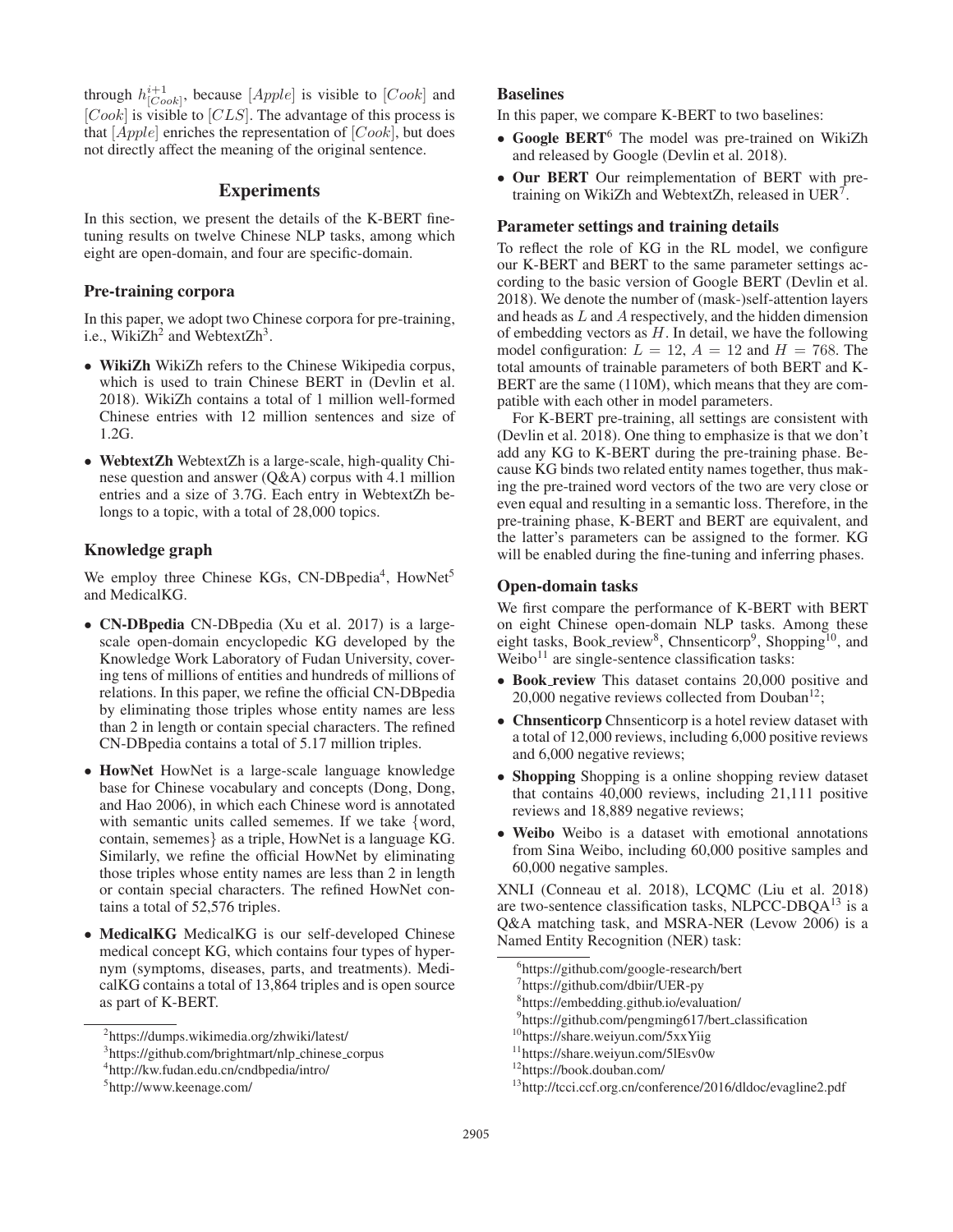Table 1: Results of various models on sentence classification tasks on open-domain tasks (Acc. %)

| <b>Models</b> Datasets                     | <b>Book_review</b> |      | <b>Chnsenticorp</b> |      | <b>Shopping</b> |      | Weibo |      | <b>XNLI</b> |      | <b>LCQMC</b> |      |
|--------------------------------------------|--------------------|------|---------------------|------|-----------------|------|-------|------|-------------|------|--------------|------|
|                                            | Dev                | Test | Dev                 | Test | Dev             | Test | Dev   | Test | Dev         | Test | Dev          | Test |
| Pre-trainied on WikiZh by Google.          |                    |      |                     |      |                 |      |       |      |             |      |              |      |
| Google BERT                                | 88.3               | 87.5 | 93.3                | 94.3 | 96.7            | 96.3 | 98.2  | 98.3 | 76.0        | 75.4 | 88.4         | 86.2 |
| K-BERT (HowNet)                            | 88.6               | 87.2 | 94.6                | 95.6 | 97.1            | 97.0 | 98.3  | 98.3 | 76.8        | 76.1 | 88.9         | 86.9 |
| K-BERT (CN-DBpedia)                        | 88.6               | 87.3 | 93.9                | 95.3 | 96.6            | 96.5 | 98.3  | 98.3 | 76.5        | 76.0 | 88.6         | 87.0 |
| Pre-trained on WikiZh and WebtextZh by us. |                    |      |                     |      |                 |      |       |      |             |      |              |      |
| Our BERT                                   | 88.6               | 87.9 | 94.8                | 95.7 | 96.9            | 97.1 | 98.2  | 98.2 | 77.0        | 76.3 | 89.0         | 86.7 |
| K-BERT (HowNet)                            | 88.5               | 87.4 | 95.4                | 95.6 | 96.9            | 96.9 | 98.3  | 98.4 | 77.2        | 77.0 | 89.2         | 87.1 |
| K-BERT (CN-DBpedia)                        | 88.8               | 87.9 | 95.0                | 95.8 | 97.1            | 97.0 | 98.3  | 98.3 | 76.2        | 75.9 | 89.0         | 86.9 |

Table 2: Results of various models on NLPCC-DBQA  $(MRR \%)$  and MSRA-NER  $(F1 \%)$ .

|                                            |                 | NLPCC-DBOA   | <b>MSRA-NER</b> |              |  |  |  |  |  |  |
|--------------------------------------------|-----------------|--------------|-----------------|--------------|--|--|--|--|--|--|
| <b>Models</b> \Datasets                    | De <sub>v</sub> | Test         | Den             | Test         |  |  |  |  |  |  |
| Pre-trained on WikiZh by Google.           |                 |              |                 |              |  |  |  |  |  |  |
| Google BERT                                | 93.4            | 93.3         | 94.5            | 93.6         |  |  |  |  |  |  |
| K-BERT (HowNet)<br>K-BERT (CN-DBpedia)     | 93.2<br>94.5    | 93.1<br>94.3 | 95.8<br>96.6    | 94.5<br>95.7 |  |  |  |  |  |  |
| Pre-trained on WikiZh and WebtextZh by us. |                 |              |                 |              |  |  |  |  |  |  |
| Our BERT                                   | 93.3            | 93.6         | 95.7            | 94.6         |  |  |  |  |  |  |
| K-BERT (HowNet)<br>K-BERT (CN-DBpedia)     | 93.2<br>93.6    | 93.1<br>94.2 | 96.3<br>96.4    | 95.6<br>95.6 |  |  |  |  |  |  |

- XNLI XNLI is a cross-language language understanding dataset in which each entry contains two sentences and the task is to determine their relation ("Entailment", "Contradict" or "Neutral" );
- LCQMC LCQMC is a large-scale Chinese question matching corpus. The goal of this task is to determine if the two questions have a similar intent;
- NLPCC-DBQA NLPCC-DBQA is a task to predict answers to each question from the given document;
- MSRA-NER MSRA-NER is a NER dataset published by Microsoft. This task is to recognize the entity names in the text, including person names, place names, organization names, etc.

Each of the above datasets is divided into three parts: train, dev, and test. We use the train part to fine-tune the model and then evaluate its performance on the *dev* and test parts. The experimental results are shown in Table 1 and 2, from which the results can be divided into three categories: (1) The KG has no significant effect on the tasks of sentiment analysis (i.e., Book\_review, Chnsenticorp, Shopping and Weibo) because the sentiment of a sentence can be judged based on emotional words without any knowledge; (2) The language KG (HowNet) performs better than the

encyclopedic KG in terms of semantic similarity tasks (i.e., XNLI and LCQMC); (3) For Q&A and NER tasks (i.e., NLPCC-DBQA and MSRA-NER), the encyclopedic KG (CN-DBpedia) is more suitable than the language KG. Therefore, it is important to choose the right KG based on the type of task.

In addition, it can be observed that the use of an additional corpus (WebtextZh) can also bring performance boost, but not as significant as KG. As MSRA-NER shown in Table 2, the CN-DB pedia improves  $F1$  from  $93.6\%$  to  $95.7\%$ , while the WebtextZh only increases it to 94.6%.

### Specific-domain tasks

In fact, the task where K-BERT really shines is in specificdomain. Because KG is good at giving LR model with domain knowledge.

Domain Q&A We crawl about 770,000 and 36,000 Q&A samples from Baidu Zhidao<sup>14</sup> in financial and legal domains, including questions, netizen answers, and best answers. Based on this, we built two datasets, i.e., Finance Q&A and Law Q&A. The task is to choose the best answer for the question from the netizen's answers.

**Domain NER** Finance  $NER$ <sup>15</sup> is a dataset including 3000 financial news articles manually labeled with over 65,000 name entities (people, location and organization). Medicine NER is the Clinical Named Entity Recognition (CNER) task released in CCKS  $2017^{16}$ . The goal is to extract medical-related entity names from electronic medical records.

Similarly, the specific-domain datasets are split into three parts: *train*, *dev*, and *test*, which are used to fine-tune, select and test model, respectively. The test results of various models are illustrated in Table 3, where P., R. and F1 refer to Precision, Recall and F1-score, respectively. Compared with BERT, K-BERT has a significant performance improvement in terms of domain tasks. As for  $F1$ ,

<sup>14</sup>https://zhidao.baidu.com

<sup>15</sup>https://embedding.github.io/evaluation/#extrinsic

<sup>16</sup>https://biendata.com/competition/CCKS2017 2/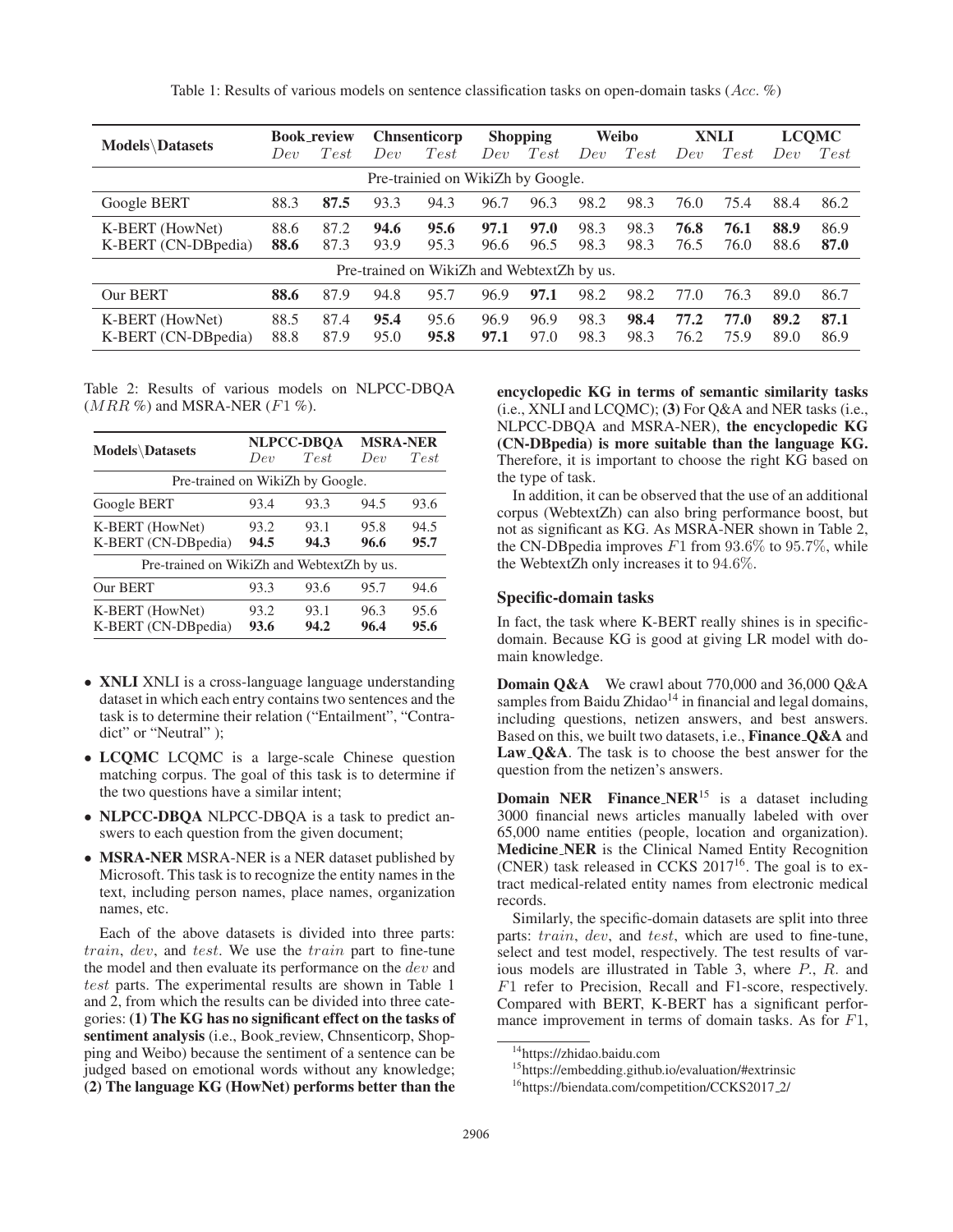| <b>Models</b> \Datasets                                      | Finance <sub>-O&amp;A</sub> |              |                   | Law <sub>-</sub> Q&A |              |                   | <b>Finance_NER</b> |              |                   | <b>Medicine_NER</b>  |                      |                      |
|--------------------------------------------------------------|-----------------------------|--------------|-------------------|----------------------|--------------|-------------------|--------------------|--------------|-------------------|----------------------|----------------------|----------------------|
|                                                              | Р.                          | R.           | $_{F1}$           | Р.                   | R.           | F1                | Р.                 | R.           | $_{F1}$           | Р.                   | R.                   | F1                   |
| Pre-trained on WikiZh by Google.                             |                             |              |                   |                      |              |                   |                    |              |                   |                      |                      |                      |
| Google BERT                                                  | 81.9                        | 86.0         | 83.9              | 83.1                 | 90.1         | 86.4              | 84.8               | 87.4         | 86.1              | 91.9                 | 93.1                 | 92.5                 |
| K-BERT (HowNet)<br>K-BERT (CN-DBpedia)<br>K-BERT (MedicalKG) | 83.3<br>81.5                | 84.4<br>88.6 | 83.9<br>84.9      | 83.7<br>82.1         | 91.2<br>93.8 | 87.3<br>87.5      | 86.3<br>86.1<br>۰  | 89.0<br>88.7 | 87.6<br>87.4<br>۰ | 93.2<br>93.9<br>94.0 | 93.3<br>93.8<br>94.4 | 93.3<br>93.8<br>94.2 |
| Pre-trained on WikiZh and WebtextZh by us.                   |                             |              |                   |                      |              |                   |                    |              |                   |                      |                      |                      |
| Our BERT                                                     | 82.1                        | 86.5         | 84.2              | 83.2                 | 91.7         | 87.2              | 84.9               | 87.4         | 86.1              | 91.8                 | 93.5                 | 92.7                 |
| K-BERT (HowNet)<br>K-BERT (CN-DBpedia)<br>K-BERT (MedicalKG) | 82.8<br>81.9                | 85.8<br>87.1 | 84.3<br>84.4<br>۰ | 83.0<br>83.1         | 92.4<br>92.6 | 87.5<br>87.6<br>- | 86.3<br>86.3<br>-  | 88.5<br>88.6 | 87.3<br>87.4<br>- | 93.5<br>93.9<br>94.1 | 93.8<br>94.3<br>94.3 | 93.7<br>94.1<br>94.2 |

Table 3: Results of various models on specific-domain tasks (%).

K-BERT with CN-DBpedia can improve the performance of all tasks by 1∼2%. The unique gain benefits from the domain knowledge in KG. Furthermore, it can be observed from the Medicine NER in Table 3 that the performance improvement using the MedicalKG is very obvious. From these results, we can conclude that KG, especially the domain KG, is very helpful for domain-specific tasks.

### Ablation studies



Figure 5: Ablation studies: (a) Law Q&A with CN-DBpedia; (b) Medicine NER with MedicalKG;

In this subsection, we explore the effects of the softposition and visible matrix for K-BERT using two domainspecific tasks (Law<sub>-Q&A</sub> and Medicine\_NER). "w/o softposition" refers to fine-tuning K-BERT with hard-position instead of soft-position. "w/o visible matrix" means that the all tokens are visible to each other. BERT is equivalent to the K-BERT without KG. As shown in Figure 5, we have the following observations: (1) In both tasks, without soft-position or visible matrix, the performance of K-BERT has declined; (2) In Law<sub>-</sub>Q&A (Figure 5(a)), K-BERT without visible matrix is worse than BERT, which confirms the existence of KN, i.e., improperly adding knowledge can lead to performance degradation; (3) In Figure 5(a), K-BERT reaches its peak at epoch 2, while BERT is at epoch 4, which proves that K-BERT converges faster than BERT. In general, we can conclude that the soft-position and the visible matrix can make K-BERT more robust to KN interference and thus make more efficient use of knowledge.

# **Conclusions**

In this paper, we propose K-BERT to enable language representation with knowledge graphs, achieving the capability of commonsense or domain knowledge. Specifically, K-BERT first injects knowledge from KG into a sentence, making it a knowledge-rich sentence tree. Next, soft-position and visible matrix are adapted to control the scope of knowledge, preventing it from deviating from its original meaning.

Despite the challenges of HES and KN, our investigation reveals promising results on twelve open-/specific- domain NLP tasks. Empirical results demonstrate that KG is especially helpful for knowledge-driven specific-domain tasks and can be used to solve problems that require domain experts. Besides, K-BERT is compatible with the model parameters of BERT, which means that users can directly adopt the available pre-trained BERT parameters (e.g., Google BERT, Baidu-ERNIE, etc.) on K-BERT without pre-training by themselves.

These positive results point to future work in (1) improving K-Query to enable filtering of unimportant triples based